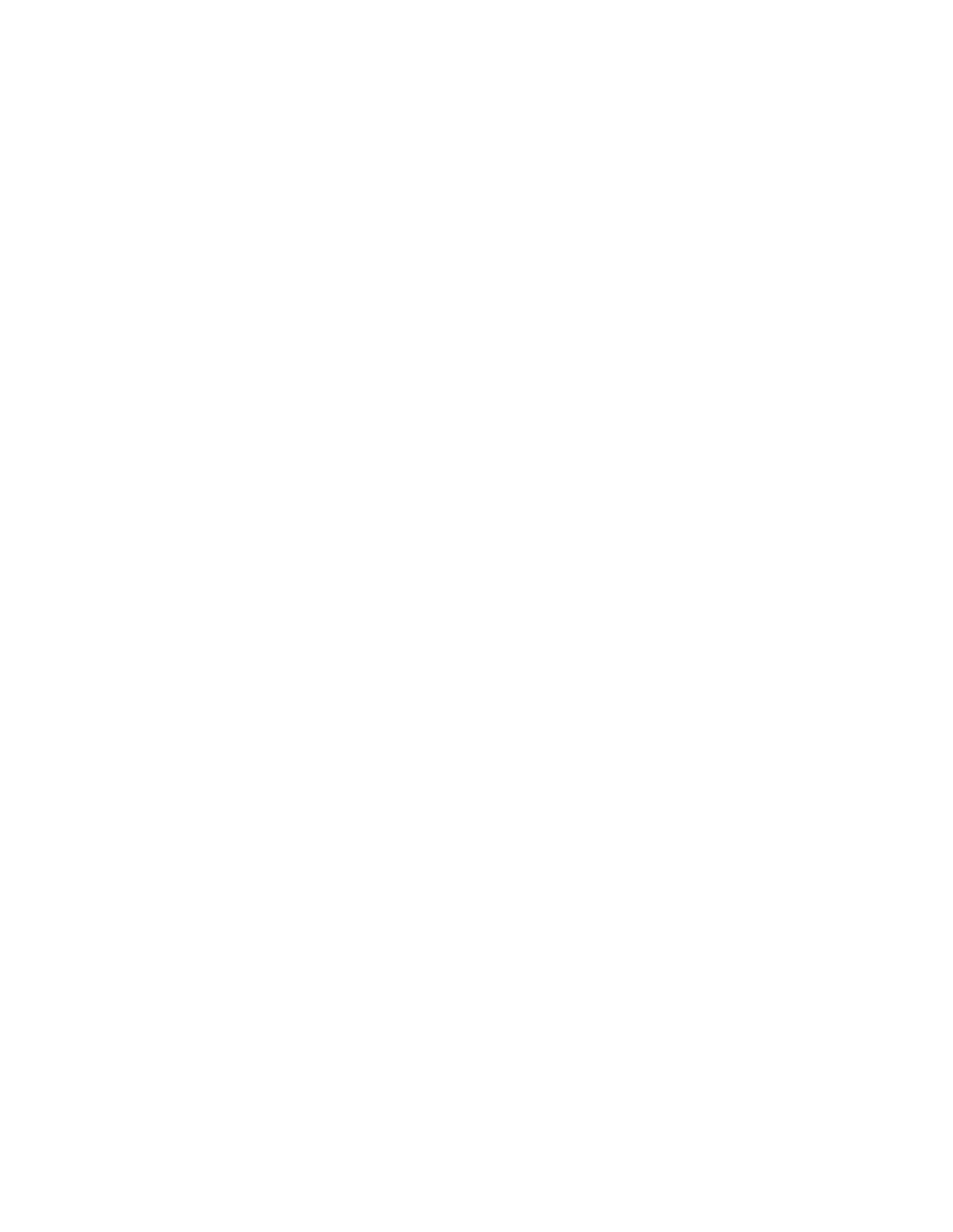# **Message from the Music Director**

Choir Members,

Welcome to the American Festival Chorus (AFC) and thank you for your membership and commitment to this organization. I look forward to your participation. AFC is composed of volunteer singers, and seeks the highest level of professional and artistic standards through a commitment to quality rehearsals and performances of the great choral masterpieces as well as popular and contemporary music. As a member of the Chorus, you have the privilege and obligation to be an ambassador for AFC.

The American Festival Chorus was founded in the summer of 2008. The American Festival Chorus brings together talented singers, including students from the USU Music Department. Together with our professional orchestra, we form the American Festival Chorus and Orchestra, a premier music performance organization.

The musical success of this organization is dependent on your diligence. Choir membership requires a desire to participate in making wonderful music with the conductor and your fellow singers, and a commitment to the entire season.

I am happy to have you join with us!

 $\rightarrow$  and  $\rightarrow$ 

Craig Jessop Music Director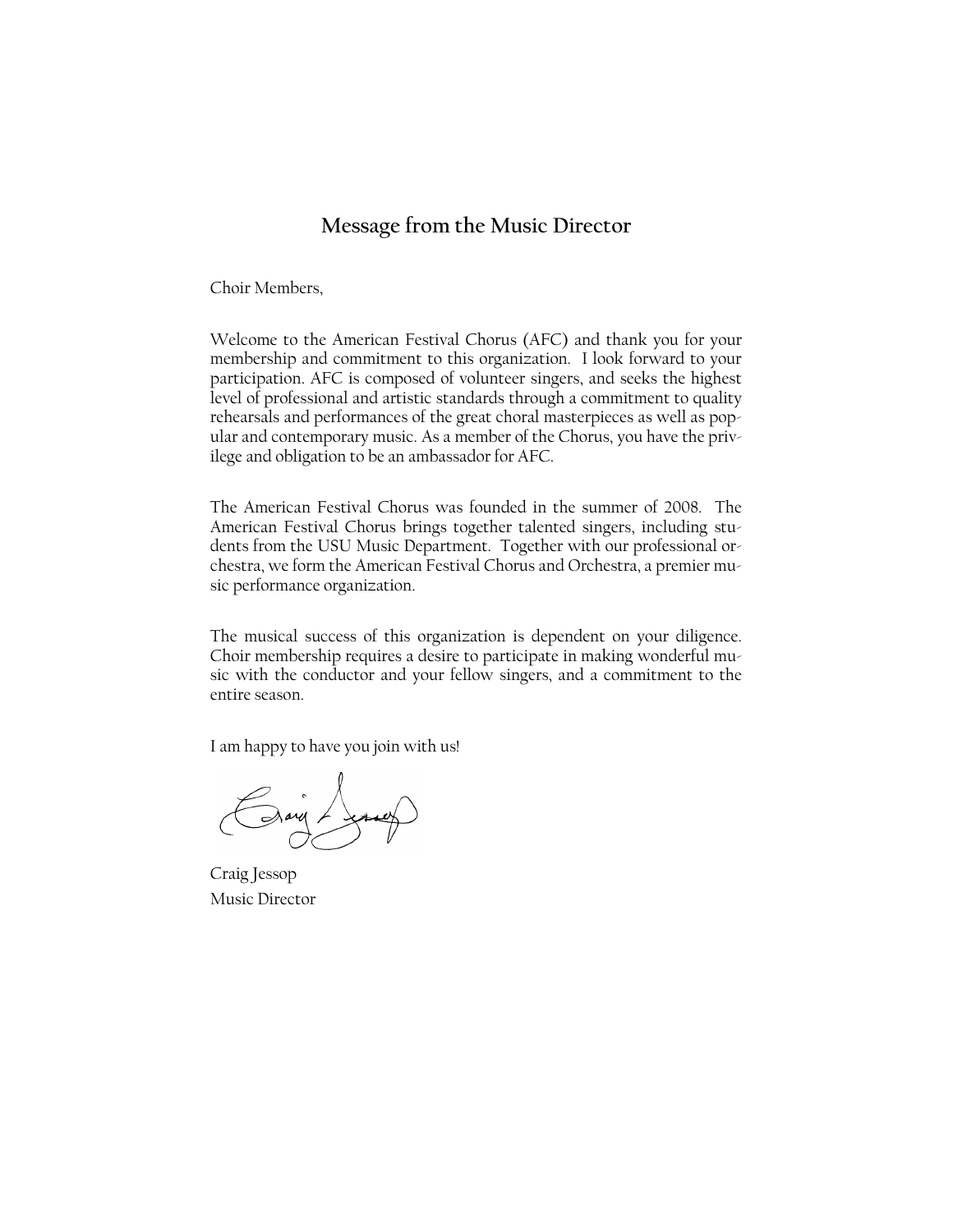This handbook includes information that will help you understand what is expected of you as a member of this organization. Please read it carefully, as the policies it outlines are intended to make our work together more productive and conducive to the mission of the Chorus.

## **Vision Statement**

The American Festival Chorus and Orchestra is the premier professional musical organization in this region. We create unique performing opportunities and synergistic partnerships, and celebrate the human experience through music.

#### **Mission Statement**

To provide a culture of musical excellence that edifies and educates performers and audiences.

#### **Artistic and Administrative Staff**

The Music Director is responsible for the selection, preparation, and performance of the entire season.

The Associate Music Director works with the Music Director in all matters relating to the preparation and performance of the chorus and orchestra, including conducting rehearsals when necessary.

The Managing Director is responsible for all non-musical aspects of AFCO including, but not limited to: attendance, library, recruitment, concert attire, rehearsal set-up, parking, budget development, production details, historical archives, and overseeing of general membership policies.

#### **Rehearsals and Performances**

*Rehearsals*

- 1. Rehearsals are normally held on Wednesday evenings from 7-9:30pm in the auditorium of the Edith Bowen Laboratory School on the Utah State University campus. The downbeat is at 7pm sharp. Be in your assigned seat before 6:55pm.
- 2. Retreat: Each semester (fall and spring) an all-day retreat is held at the Edith Bowen School. The purpose is to rehearse in depth for upcoming concerts. Attendance is required. If you must be absent, contact the Managing Director in advance. Your absence will be counted as two missed rehearsals of your 80% attendance.
- 3. Each singer will be assigned a part number, and part division (*divisi* assignments). Color-coded seating charts will be distributed.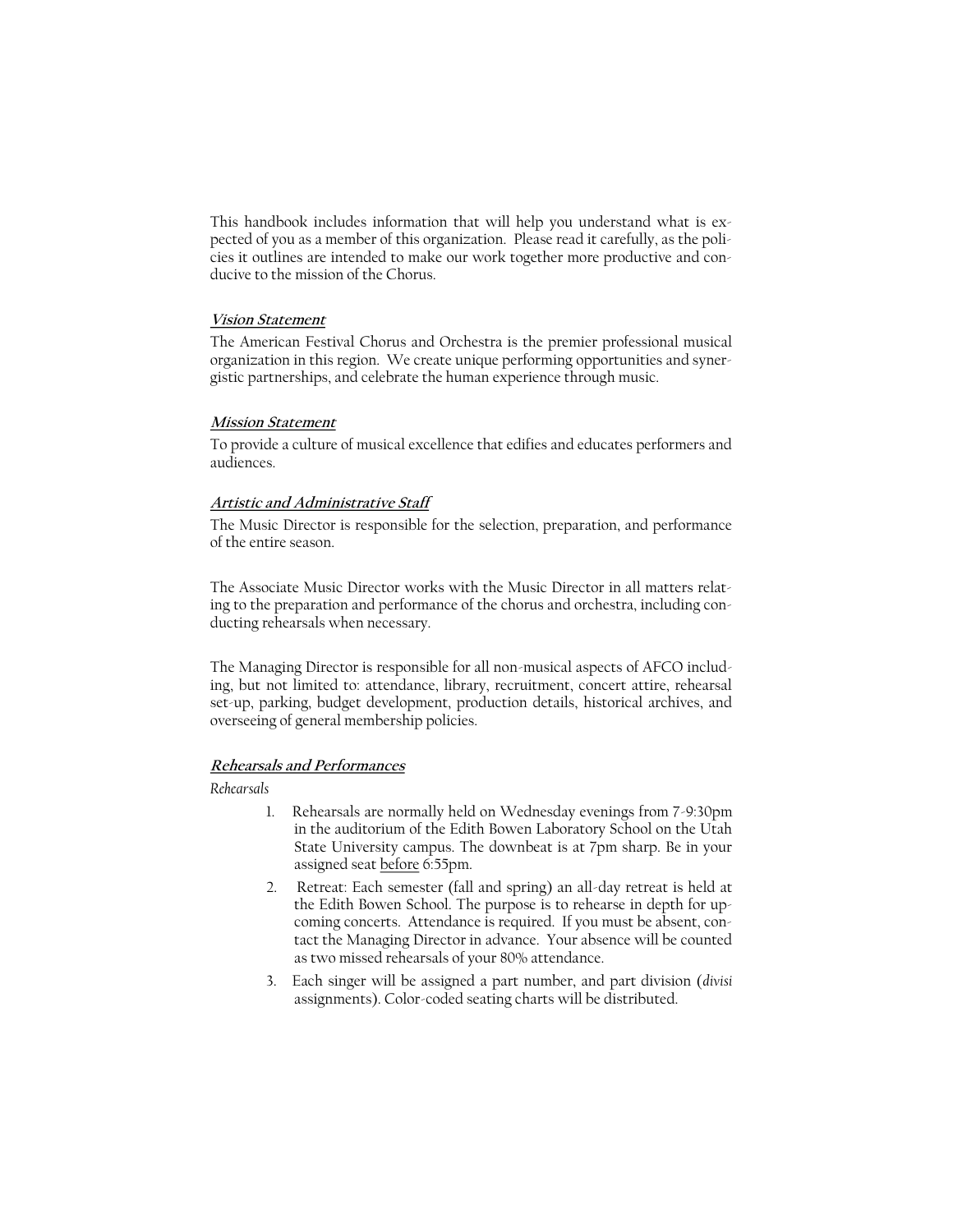- 4. Attendance is recorded for all rehearsals and performances. If you must be late or absent, or if you must leave early, contact the Managing Director in advance.
- 5. Dress rehearsals and sound checks are all mandatory.
- 6, Some rehearsals will be held on stage at the Kent Concert Hall (KCH) on the Utah State University campus; other venues will be announced. Rehearsals are open, except when otherwise designated.
- 7. Decorum:
	- a. Turn cell phones, beepers, pagers, and other electronic devices off before rehearsal begins. No texting. All personal business must be set aside during rehearsal. Bring a pencil. Bring a water bottle if desired.
	- b. Do not talk during rehearsal especially when the conductor stops to make comments or corrections.
	- c. **Do not ask questions** during the rehearsal or raise your hand to make a comment. Questions or concerns should be addressed to the Managing Director following the rehearsal.
	- d. Always be aware of good posture and vocal support.
- 8. If you have items of interest to be announced to the Chorus, address them to the Managing Director.

#### *Performances*

- 1. The performance and rehearsal schedule is announced well in advance of the beginning of the season. Please reserve these dates on your calendar.
- **2.** Call time is usually 45-60 minutes before the concert. It is for detailing last-minute changes and adjustments from the Music Director. Please allow sufficient time for traffic difficulties, parking, and changing clothes.

## **Attendance Policy**

- 1. At least 80% attendance is required for regularly scheduled rehearsals and the all-day retreat. The all-day retreat counts as two rehearsals. Attendance at dress rehearsals and sound checks are mandatory.
- 2. You must purchase music scores for each concert. If you lose your score, you must pay for a replacement copy.
- 3. Attendance will be taken at each rehearsal.
- 4. At some rehearsals, repertoire for more than one concert will be rehearsed. Members must participate in the entire rehearsal.
- 5. An AFC member who wishes to take a leave of absence may do so by notifying the Managing Director. In order to retain membership in the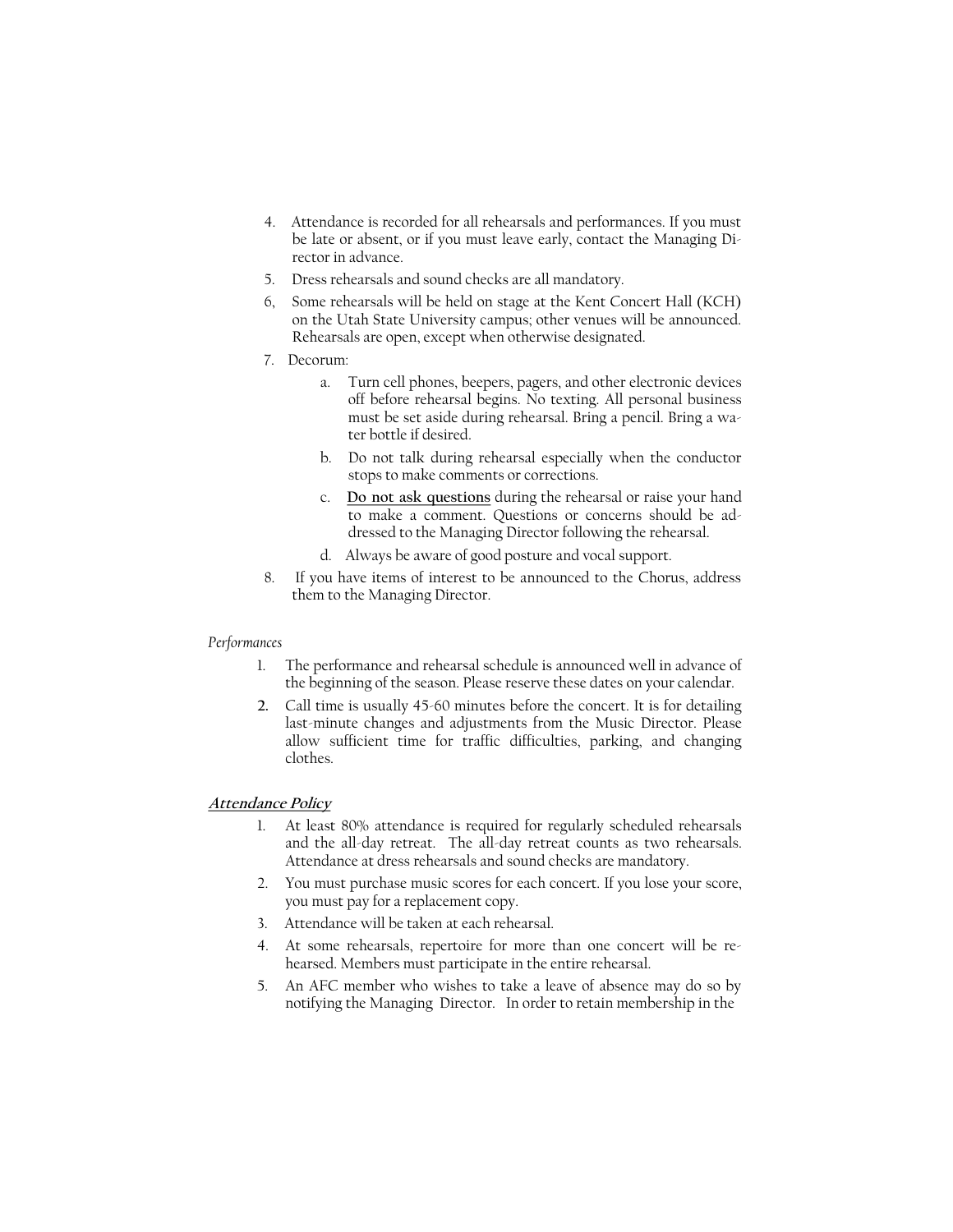organization (be considered a member in good standing) he/she must pay semester dues during the period of inactivity. This will allow AFC mem bers to take leave, as needed, but still maintain a position in the chorus.

 6. Commitment for the full semester is requested which means participation in all choir performances.

#### **Concert Etiquette**

- 1. Professional demeanor is expected at all events in which we participate as a chorus. Members causing embarrassment to the Chorus are subject to dismissal.
- 2. Chorus members must not go into the lobby before a concert in concert attire.
- 3. The performance begins the moment you enter the stage area. Talking or gesturing (i.e. waving to family or friends in the audience) on stage is strictly prohibited. Refrain from drawing attention to yourself.
- 4. Hold music in your left hand and down at your side when entering and exiting the stage. Black folders are required. The tux jacket must be buttoned while on stage.
- 5. At the end of each work or movement within a work, there is a FREEZE. Do not move your music, turn a page, scratch your ear, or fuss with glasses until released by the conductor. The music director will signal when to raise and lower your music.
- 6. We are all in tight quarters during concerts and rehearsals. Please be considerate of others in use of onion, garlic, alcohol, and tobacco. No scent of any kind (perfume, cologne, after-shave, scented lotions and hygiene products, or scented hairspray) is allowed. Deodorant is OK! Many chorus members suffer allergic reactions to these scented products. Do not douse yourself in the morning thinking that the scent will have faded by evening—it doesn't fade.

#### **Intent to Return Form**

In the spring or summer of each year, an Intent to Return form for the next season will be distributed to members of the Choir. After reviewing the policies and new schedule, please indicate your intentions and return the form promptly to the Managing Director.

## **Parking**

Parking on campus after 5pm on week day evenings and on weekends is not restricted except for Student Housing Parking. If you receive a parking ticket, you will be responsible to take care of it. On the night of performances, park away from the venue so that patrons may have access to parking for the concert.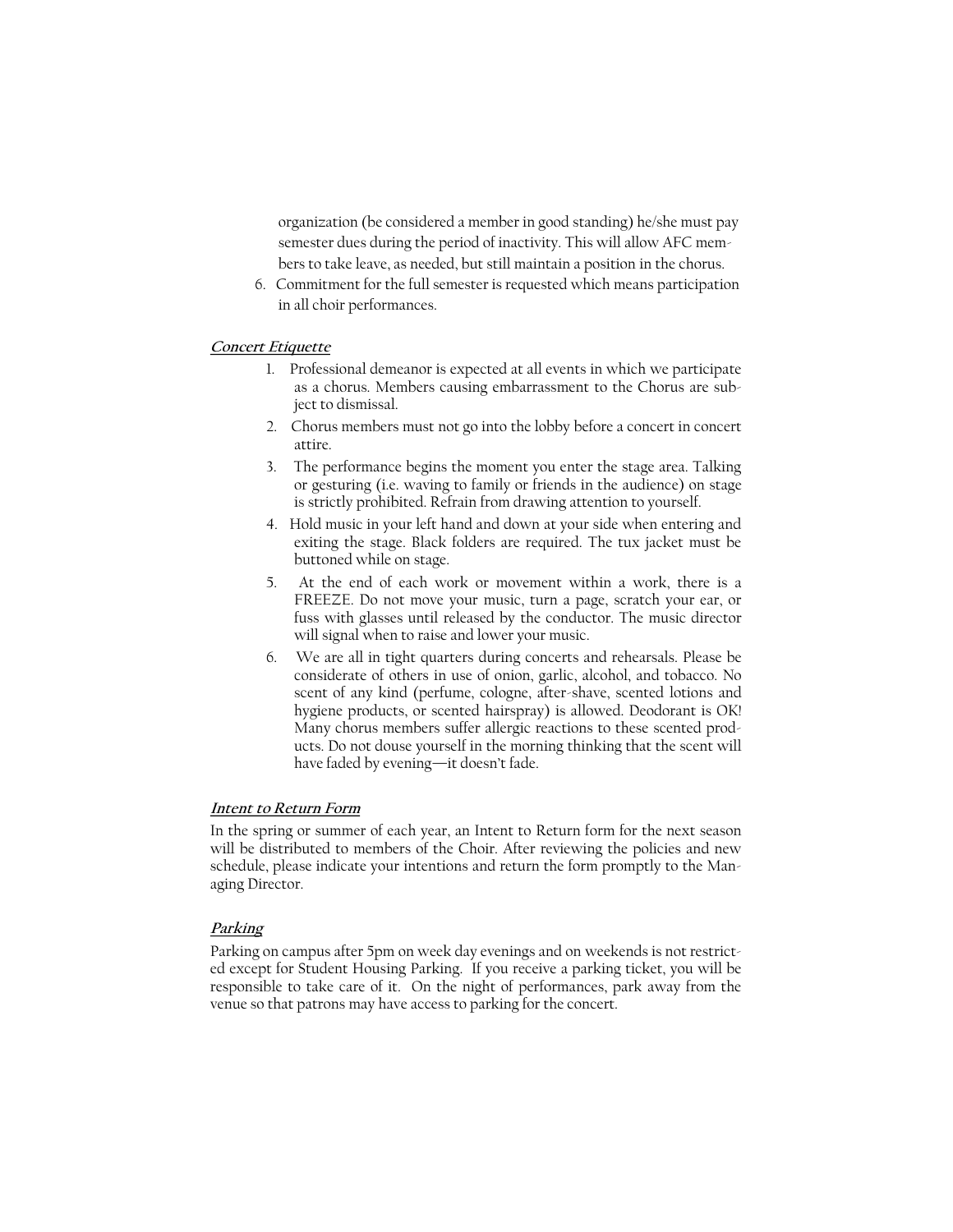## **Attire**

Singers must purchase and maintain approved concert attire.

 *• Men*

Black tuxedo with white wing collar tuxedo shirt. No cummerbund. Black dress shoes and black socks. Black tuxedo shirt buttons are to be worn.

 *• Women*

Women must wear the approved concert attire. Black shoes and black stockings. No casual or open-toe shoes or sandals. Jewelry is limited to a small pair of simple stud earrings. No pendants or necklaces.

 • Uniforms must be maintained (cleaned and pressed) and replaced when necessary to assure proper fit and look.

## **Auditions**

Auditions will be held on an as-needed basis.

## **Communication**

• During the concert season Chorus members will receive a regular newsletter via email from the Managing Director.

## **Semester Costs for Chorus Members**

 • Chorus members are responsible for the costs of semiannual dues, attire, and music.

## **Tickets**

In order to fill the hall and to generate necessary revenue, each Chorus member is expected to sell at least 4 tickets to each of the local events.

## **Volunteer Opportunities**

This is a volunteer nonprofit organization and as such we rely heavily on member involvement. If you have a skill or interest that might be of value to AFC, please contact the Managing Director.

September 2013